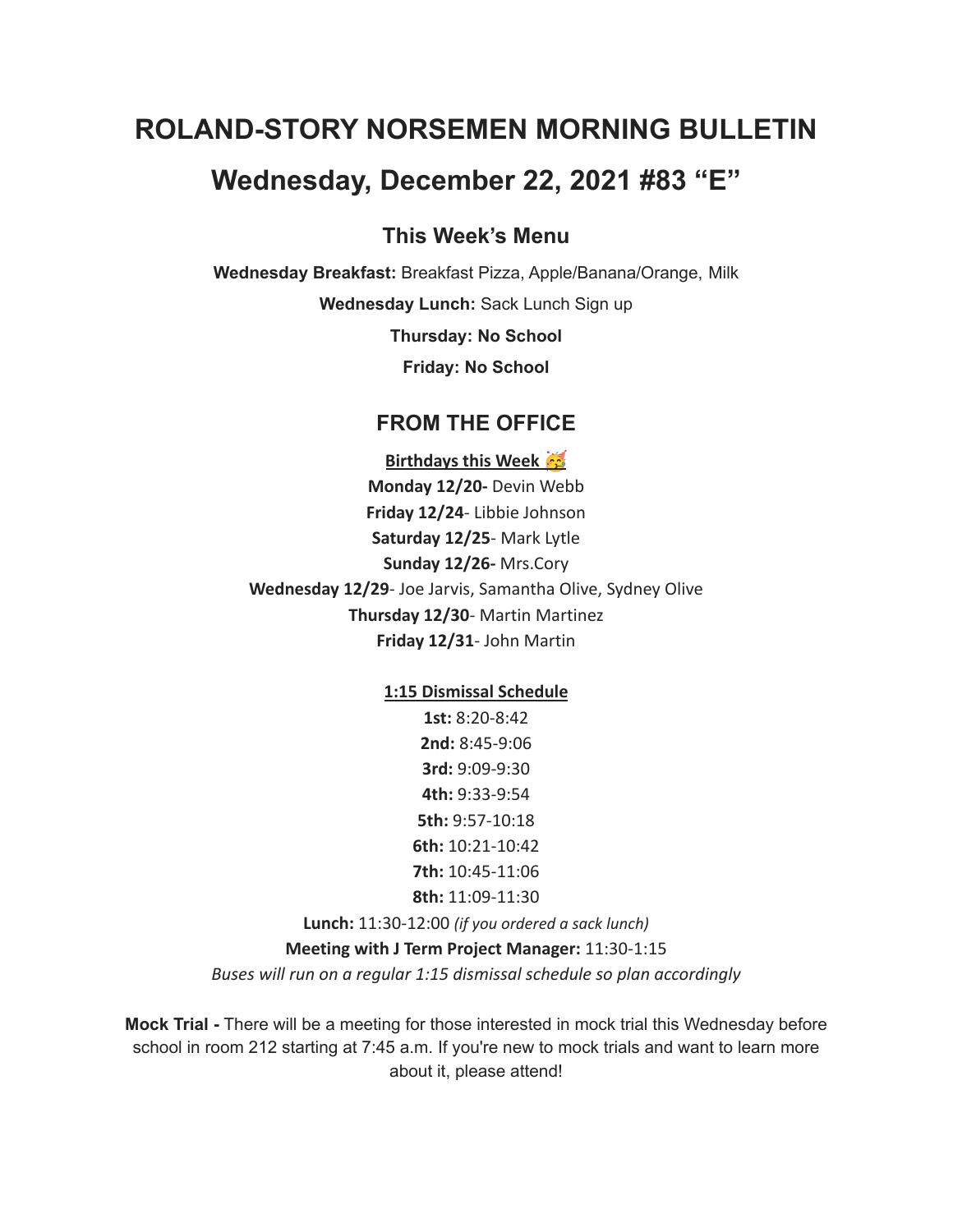**Mario Kart Time Trials -** Are you speed? See if you have what it takes during J-term with Super Nintendo Mario Kart Time Trials. Play a select course in the original Super Mario Kart for \$1. The fastest time at the end of J-term splits the pot with the RSHS Esports program. This is open to all students, faculty, and staff. Try as often as you like! Time trials will be open during breaks and lunch time Jan. 4-6 in room 212.

**STUDENTS:** You will be meeting with your J-term Project Manager on Wednesday at 11:30. (Lists have been placed on the Lunch Room door and by the IMC.) You must report there before leaving and have a conversation with that teacher. You will also be filling in a form at that time! **If there is a reason you cannot be there on that day** (excused absence), you will still need to talk to that teacher before leaving for the semester plus see Mrs. Heubner to fill in an online form about J-term.

**Rocket League Esports -** There's been an opportunity for RSHS to add a JV Rocket League team to the winter season of the Iowa High School Esports Association. We're looking to add one more player to the roster--new players are welcome. See Mr. Klett if you're interested.

**Lost and Found Tables:** Please check the tables in the hallway by the commons. Anything left before break will be donated. There is also a box of jewelry in the office.

**Senior Pictures for the Yearbook:** Please send your senior picture that you want in the yearbook to Mr. Higginbottom by Winter Break. **[phigginbottom@roland-story.k12.ia.us](mailto:phigginbottom@roland-story.k12.ia.us)**



**[COUNSELOR](https://docs.google.com/document/d/1vmwczNPbDzXe9vFaG5LJMQ7NYDv-i4oQJHybqA65TUc/edit?usp=sharing) FOLDER (9-12)-Click here**